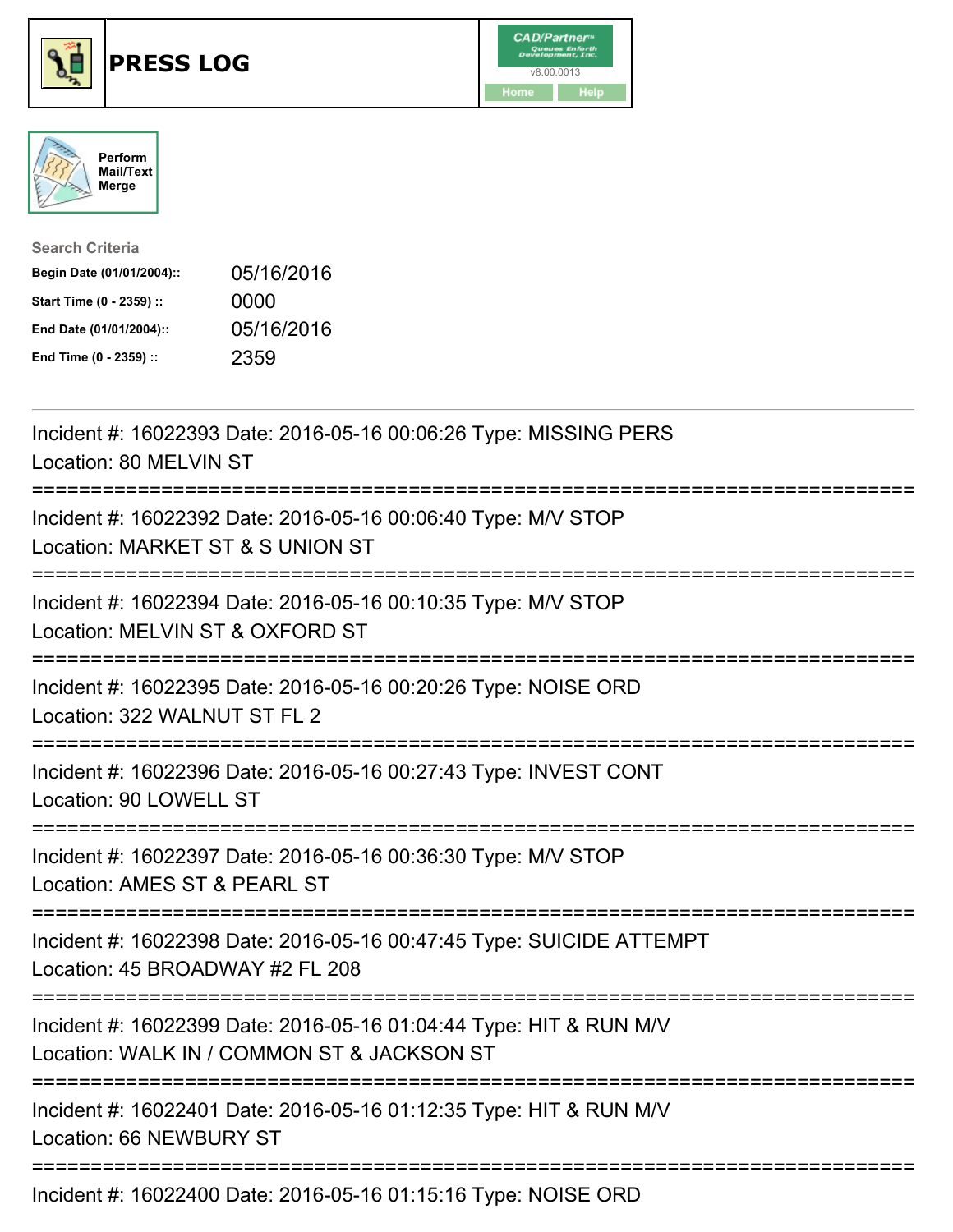| Location: LAWRENCE ST & TRENTON ST                                                                                                   |
|--------------------------------------------------------------------------------------------------------------------------------------|
| Incident #: 16022402 Date: 2016-05-16 01:17:17 Type: A&B PAST<br>Location: BASSWOOD & LAWRENCE<br>---------------------              |
| Incident #: 16022403 Date: 2016-05-16 01:18:54 Type: M/V STOP<br>Location: 11 LAWRENCE ST                                            |
| Incident #: 16022404 Date: 2016-05-16 01:23:06 Type: B&E/PROG<br>Location: 143 NEWBURY ST FL 2                                       |
| Incident #: 16022405 Date: 2016-05-16 01:38:14 Type: M/V STOP<br>Location: BROADWAY & TREMONT ST                                     |
| Incident #: 16022406 Date: 2016-05-16 02:00:50 Type: M/V STOP<br>Location: AMESBURY ST & LOWELL ST<br>============================== |
| Incident #: 16022407 Date: 2016-05-16 02:06:41 Type: M/V STOP<br>Location: ANDOVER ST & BEACON ST                                    |
| Incident #: 16022408 Date: 2016-05-16 02:15:15 Type: ALARM/BURG<br>Location: GREATER LAWRENCE CAC ADMIN / 305 ESSEX ST               |
| Incident #: 16022409 Date: 2016-05-16 02:26:37 Type: NOTIFICATION<br>Location: 29 ROBINSON CT                                        |
| Incident #: 16022410 Date: 2016-05-16 03:04:21 Type: BUILDING CHK<br>Location: PORTUGUESE A SALAZAR CLUB / 2 SARATOGA ST             |
| Incident #: 16022411 Date: 2016-05-16 03:12:53 Type: M/V STOP<br>Location: MYRTLE ST & SARATOGA ST                                   |
| Incident #: 16022412 Date: 2016-05-16 03:20:38 Type: UNWANTEDGUEST<br>Location: 521 HAVERHILL ST FL 3                                |
| Incident #: 16022413 Date: 2016-05-16 03:34:02 Type: BUILDING CHK<br>Location: MENS WEARHOUSE / 59 MERRIMACK ST                      |
| Incident #: 16022415 Date: 2016-05-16 03:40:30 Type: ALARM/BURG<br>Location: MAIN ST GLOBAL / 91 GLENN ST                            |
| Incident #: 16022414 Date: 2016-05-16 03:42:10 Type: BUILDING CHK                                                                    |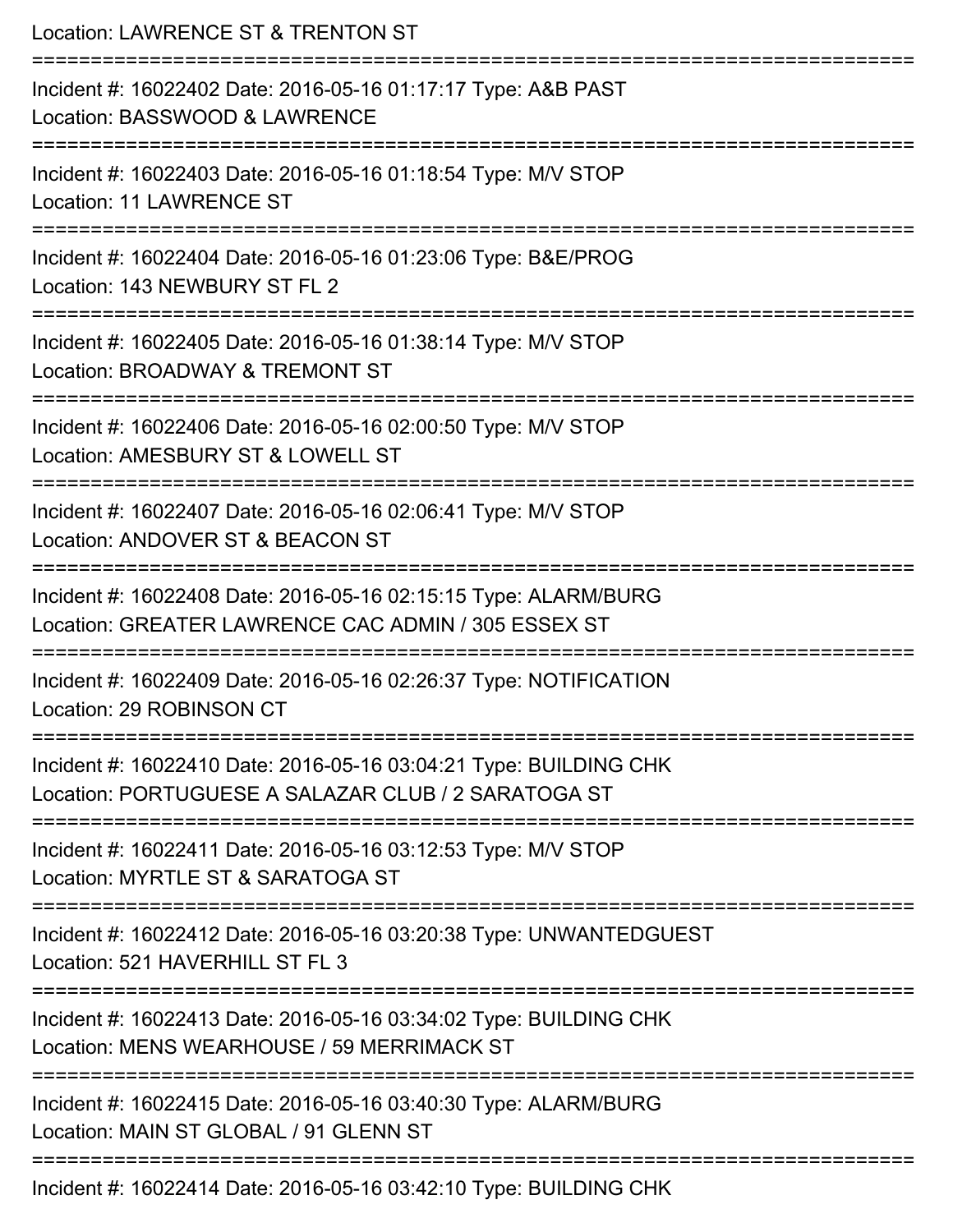| Incident #: 16022416 Date: 2016-05-16 03:47:03 Type: M/V STOP<br>Location: LOWELL ST & MARGIN ST                  |
|-------------------------------------------------------------------------------------------------------------------|
| Incident #: 16022417 Date: 2016-05-16 03:49:26 Type: M/V STOP<br>Location: 280 MERRIMACK ST                       |
| Incident #: 16022418 Date: 2016-05-16 03:53:50 Type: BUILDING CHK<br>Location: GATEWAY PUB / 339 MERRIMACK ST     |
| Incident #: 16022419 Date: 2016-05-16 03:56:47 Type: M/V STOP<br>Location: S UNION ST & WINTHROP AV               |
| Incident #: 16022420 Date: 2016-05-16 03:59:13 Type: BUILDING CHK<br>Location: CHILD CARE CENTER / 581 ANDOVER ST |
| Incident #: 16022421 Date: 2016-05-16 04:01:43 Type: M/V STOP<br>Location: ANDOVER ST & NEWTON ST                 |
| Incident #: 16022422 Date: 2016-05-16 04:03:55 Type: BUILDING CHK<br>Location: 3 DOGS DINER / 13 S BROADWAY       |
| Incident #: 16022423 Date: 2016-05-16 04:30:32 Type: M/V STOP<br>Location: LOWELL ST & MORTON ST                  |
| Incident #: 16022424 Date: 2016-05-16 04:45:44 Type: M/V STOP<br>Location: BELMONT ST & ERVING AV                 |
| Incident #: 16022425 Date: 2016-05-16 04:59:03 Type: ALARM/BURG<br>Location: 66 MARGIN ST                         |
| Incident #: 16022426 Date: 2016-05-16 06:32:53 Type: CK WELL BEING<br>Location: 700 ESSEX ST                      |
| Incident #: 16022427 Date: 2016-05-16 06:49:38 Type: UNWANTEDGUEST<br>Location: 1 GENERAL ST                      |
| Incident #: 16022428 Date: 2016-05-16 07:29:26 Type: PARK & WALK<br>Location: BROADWAY & HAVERHILL ST             |
| Incident #: 16022429 Date: 2016-05-16 07:32:33 Type: AUTO ACC/NO PI                                               |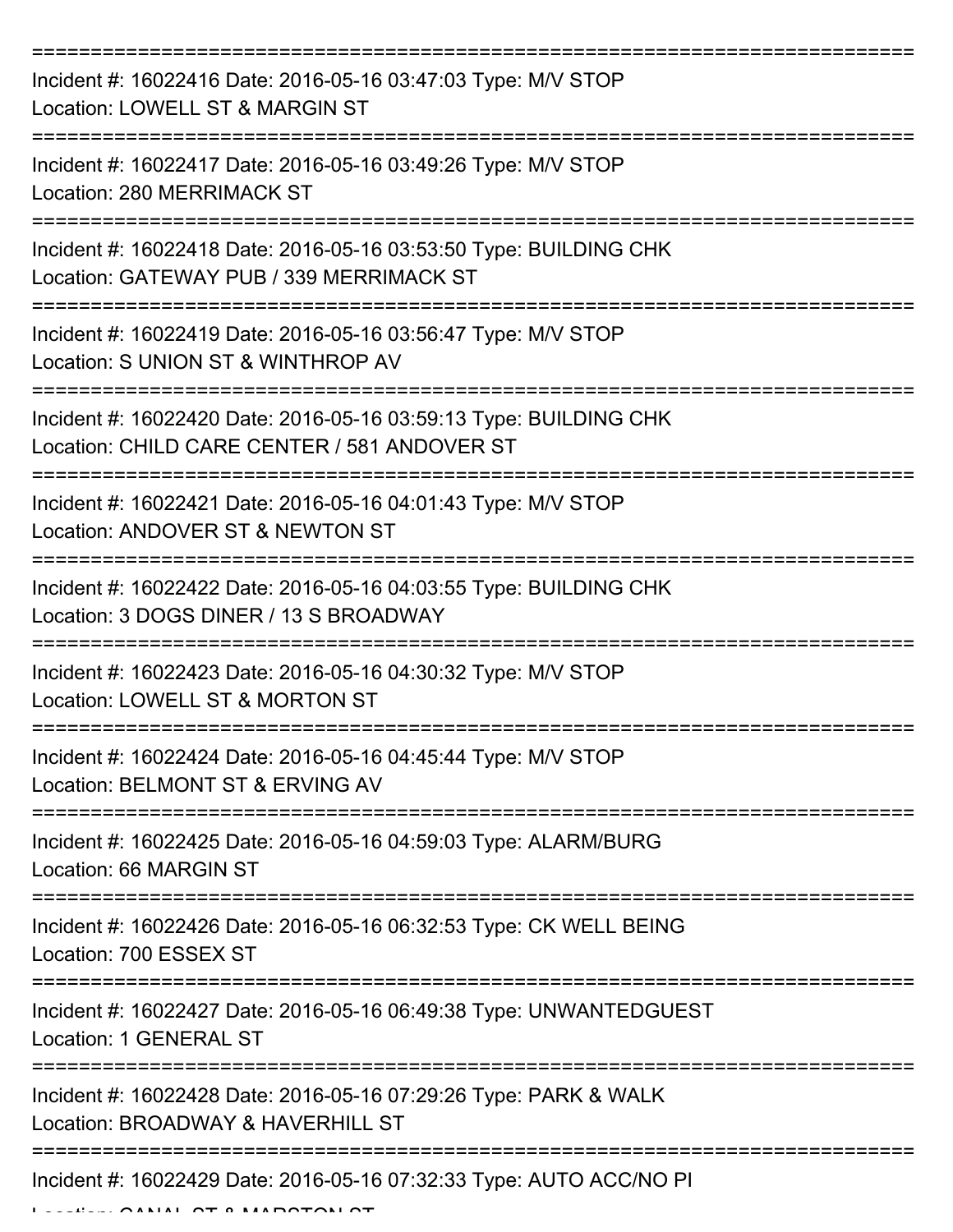| Incident #: 16022430 Date: 2016-05-16 07:34:04 Type: ALARMS<br><b>Location: 52 FRANKLIN ST</b>                      |
|---------------------------------------------------------------------------------------------------------------------|
| Incident #: 16022431 Date: 2016-05-16 07:37:56 Type: WIRE DOWN<br>Location: 91 BUTLER ST                            |
| Incident #: 16022432 Date: 2016-05-16 07:42:56 Type: SUS PERS/MV<br>Location: 17 W LAUREL ST                        |
| Incident #: 16022433 Date: 2016-05-16 07:58:26 Type: SUS PERS/MV<br>Location: 10 WINSLOW PL FL 3                    |
| ;============<br>Incident #: 16022434 Date: 2016-05-16 08:26:03 Type: MAL DAMAGE<br>Location: HOLT ST & WATER ST    |
| Incident #: 16022435 Date: 2016-05-16 08:33:13 Type: SUS PERS/MV<br>Location: HAVERHILL ST & UNION ST               |
| Incident #: 16022436 Date: 2016-05-16 08:40:12 Type: WOMAN DOWN<br>Location: CVS PHARMACY / 266 BROADWAY            |
| Incident #: 16022437 Date: 2016-05-16 08:41:14 Type: CLOSE STREET<br>Location: PARKER ST & SALEM ST                 |
| Incident #: 16022438 Date: 2016-05-16 08:53:50 Type: M/V STOP<br>Location: 155 HAVERHILL ST                         |
| Incident #: 16022439 Date: 2016-05-16 09:01:46 Type: MAL DAMAGE<br>Location: PARTHUM SCHOOL / 255 E HAVERHILL ST    |
| Incident #: 16022440 Date: 2016-05-16 09:04:15 Type: INVESTIGATION<br>Location: ARLINGTON SCHOOL / 150 ARLINGTON ST |
| Incident #: 16022441 Date: 2016-05-16 09:04:57 Type: MEDIC SUPPORT<br>Location: 15 SAVOIE AV                        |
| Incident #: 16022442 Date: 2016-05-16 09:17:50 Type: LARCENY/PAST<br>Location: 18 FRANKLIN ST #B311                 |
| Incident #: 16022443 Date: 2016-05-16 09:22:50 Type: INVEST CONT                                                    |

Location: 75 WINITHDOD AV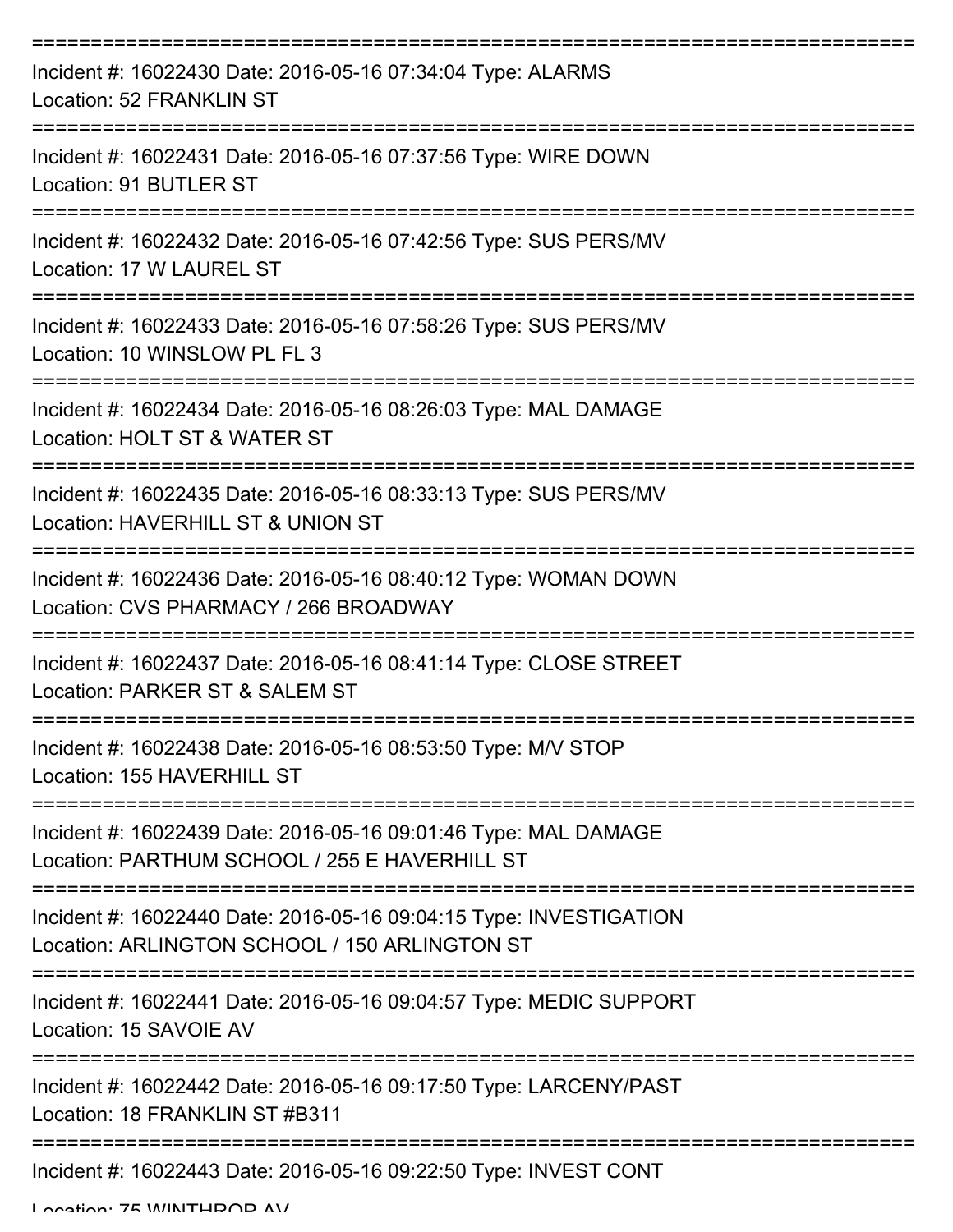| Incident #: 16022444 Date: 2016-05-16 09:26:33 Type: TOW OF M/V<br>Location: 35 ABBOTT ST                           |
|---------------------------------------------------------------------------------------------------------------------|
| Incident #: 16022445 Date: 2016-05-16 09:28:31 Type: TOW OF M/V<br>Location: 47 ABBOTT ST                           |
| Incident #: 16022448 Date: 2016-05-16 09:30:16 Type: THREATS<br>Location: 19 BROOK ST                               |
| Incident #: 16022446 Date: 2016-05-16 09:31:27 Type: INVESTIGATION<br>Location: 449 HIGH ST<br>-------------------- |
| Incident #: 16022447 Date: 2016-05-16 09:32:32 Type: M/V STOP<br>Location: 375 COMMON ST                            |
| Incident #: 16022449 Date: 2016-05-16 09:32:46 Type: SUS PERS/MV<br>Location: 48 WASHINGTON ST<br>:=============    |
| Incident #: 16022450 Date: 2016-05-16 09:38:03 Type: PARK & WALK<br>Location: BRADFORD ST & BROADWAY                |
| Incident #: 16022451 Date: 2016-05-16 09:42:19 Type: WIRE DOWN<br>Location: 55 STEVENS AV                           |
| Incident #: 16022452 Date: 2016-05-16 09:50:03 Type: MEDIC SUPPORT<br>Location: 79 TREMONT ST FL 1ST                |
| Incident #: 16022454 Date: 2016-05-16 10:08:27 Type: LARCENY/PAST<br>Location: LOAN USA / 92 BROADWAY               |
| Incident #: 16022453 Date: 2016-05-16 10:08:43 Type: TOW OF M/V<br>Location: BROADWAY AVE & WASHINGTON              |
| Incident #: 16022455 Date: 2016-05-16 10:13:07 Type: M/V STOP<br>Location: MERRIMACK ST & S BROADWAY                |
| Incident #: 16022457 Date: 2016-05-16 10:28:32 Type: IDENTITY THEFT<br>Location: 77 WESLEY ST                       |
| =================<br>Incident #: 16022456 Date: 2016-05-16 10:35:19 Type: TOW OF M/V<br>Location: 147 NEWBURY ST    |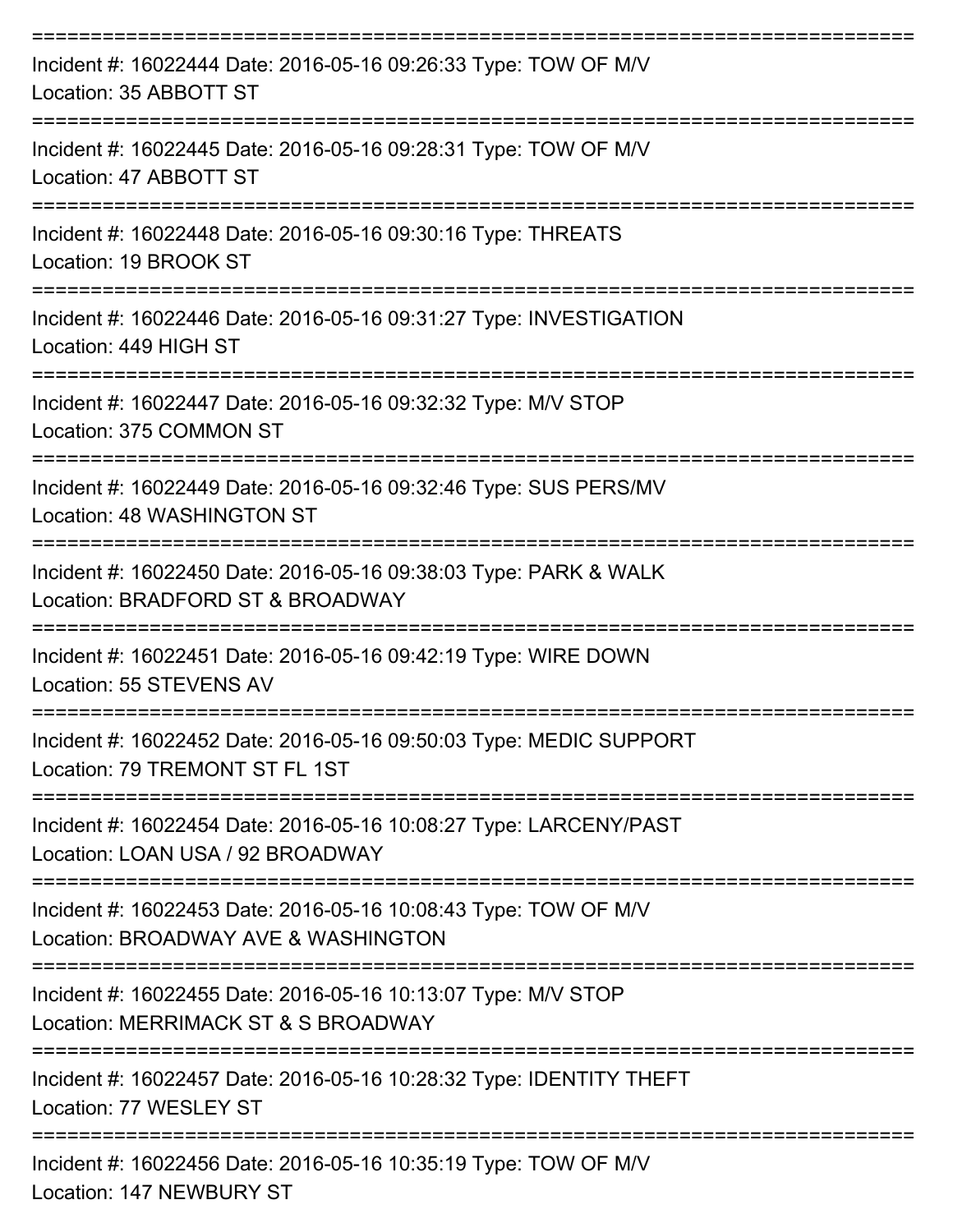| Incident #: 16022460 Date: 2016-05-16 10:43:14 Type: LOST PROPERTY<br>Location: 75 S UNION ST #1                                                                     |
|----------------------------------------------------------------------------------------------------------------------------------------------------------------------|
| =====================================<br>------------------------------<br>Incident #: 16022458 Date: 2016-05-16 10:43:45 Type: INVEST CONT<br>Location: 92 BROADWAY |
| ======================================<br>Incident #: 16022459 Date: 2016-05-16 10:44:49 Type: PARK & WALK<br>Location: BRADFORD ST & BROADWAY                       |
| Incident #: 16022461 Date: 2016-05-16 10:51:44 Type: STOL/MV/PAS<br>Location: 348 HAVERHILL ST                                                                       |
| Incident #: 16022462 Date: 2016-05-16 10:54:21 Type: UNKNOWN PROB<br>Location: 439 S UNION ST                                                                        |
| Incident #: 16022463 Date: 2016-05-16 11:22:10 Type: M/V STOP<br>Location: 45 WINTHROP AVE                                                                           |
| Incident #: 16022466 Date: 2016-05-16 11:23:58 Type: A&B PAST<br>Location: 4 BENNINGTON ST #88                                                                       |
| Incident #: 16022464 Date: 2016-05-16 11:24:14 Type: M/V STOP<br>Location: 1 NORTH PARISH                                                                            |
| Incident #: 16022465 Date: 2016-05-16 11:25:09 Type: CK WELL BEING<br>Location: 16 CORNISH ST FL 2ND                                                                 |
| Incident #: 16022467 Date: 2016-05-16 11:30:36 Type: M/V STOP<br>Location: CAMBRIDGE ST & WINTHROP AV                                                                |
| Incident #: 16022468 Date: 2016-05-16 11:31:32 Type: WARRANT SERVE<br>Location: 317 S. BROADWAY                                                                      |
| Incident #: 16022469 Date: 2016-05-16 11:37:04 Type: M/V STOP<br>Location: CAMBRIDGE ST & WINTHROP AV                                                                |
| Incident #: 16022470 Date: 2016-05-16 11:41:27 Type: ALARM/BURG<br>Location: 60 BENNINGTON ST FL 1STFL                                                               |
| Incident #: 16022471 Date: 2016-05-16 11:48:03 Type: ALARM/BURG<br>Location: 12 LENOX CIR                                                                            |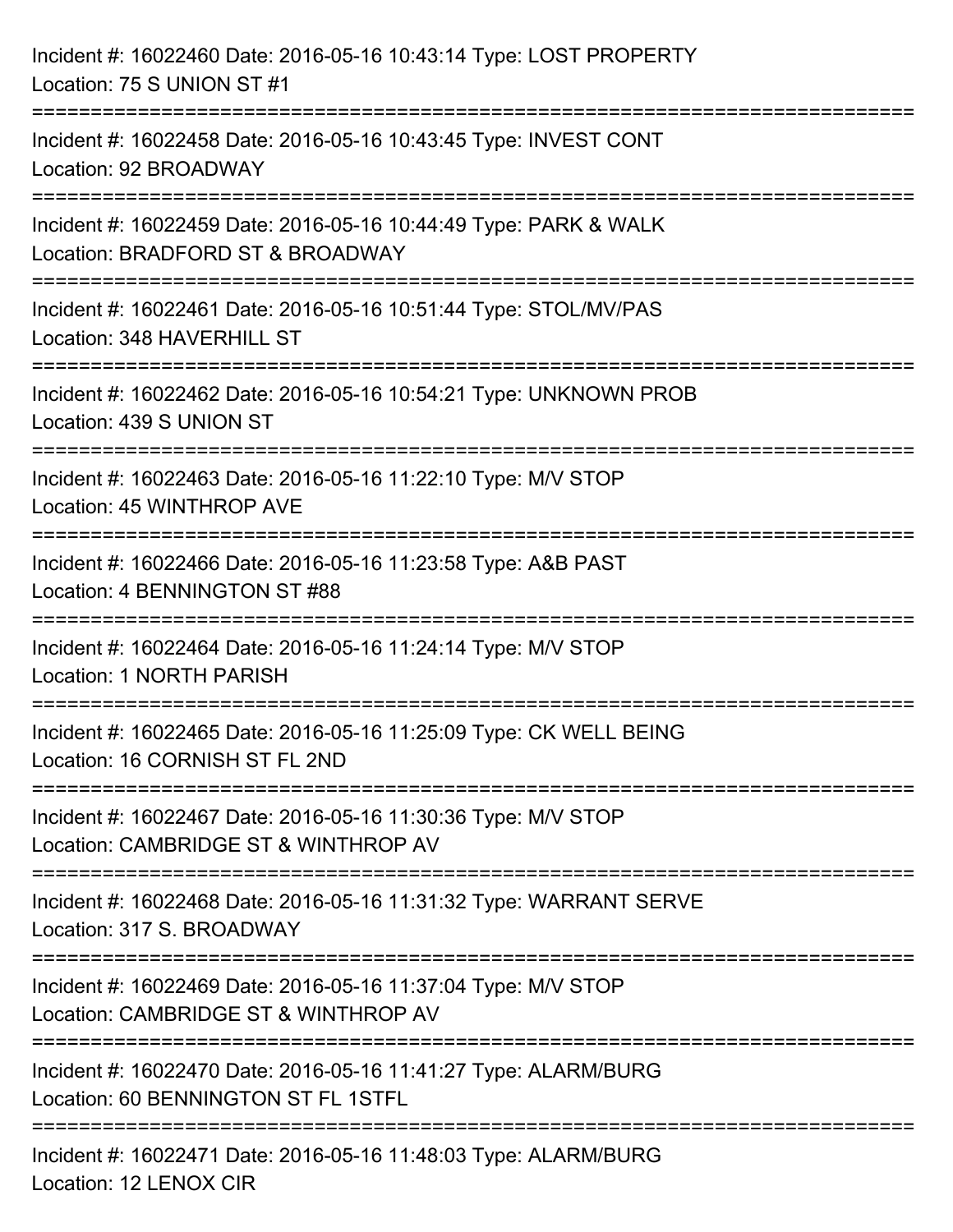| Incident #: 16022474 Date: 2016-05-16 12:00:40 Type: HIT & RUN M/V<br><b>Location: MILL ST</b>                            |
|---------------------------------------------------------------------------------------------------------------------------|
| Incident #: 16022472 Date: 2016-05-16 12:01:39 Type: COURT DOC SERVE<br>Location: ABBOTT ST & S UNION ST                  |
| Incident #: 16022473 Date: 2016-05-16 12:03:55 Type: M/V STOP<br>Location: 43 SALEM ST                                    |
| Incident #: 16022475 Date: 2016-05-16 12:11:12 Type: ALARM/BURG<br>Location: SPANISH BAPTIST CHURCH / 492 LOWELL ST       |
| Incident #: 16022476 Date: 2016-05-16 12:15:29 Type: M/V STOP<br>Location: 40 WINTHROP AV                                 |
| Incident #: 16022477 Date: 2016-05-16 12:16:06 Type: WOMAN DOWN<br>Location: SUPER PETROLIUM GAS STATION / 610 S UNION ST |
| Incident #: 16022478 Date: 2016-05-16 12:18:05 Type: M/V STOP<br>Location: 46 OSGOOD ST                                   |
| Incident #: 16022479 Date: 2016-05-16 12:25:57 Type: UNKNOWN PROB<br>Location: 138 WALNUT ST                              |
| Incident #: 16022481 Date: 2016-05-16 12:27:29 Type: WARRANT SERVE<br>Location: 43 BROOK #3                               |
| Incident #: 16022480 Date: 2016-05-16 12:34:41 Type: PARK & WALK<br>Location: BRADFORD ST & BROADWAY                      |
| Incident #: 16022482 Date: 2016-05-16 12:38:37 Type: BUILDING CHK<br>Location: 296 LOWELL ST                              |
| Incident #: 16022484 Date: 2016-05-16 12:41:18 Type: LARCENY/PAST<br>Location: 19 WINTER ST                               |
| Incident #: 16022483 Date: 2016-05-16 12:45:01 Type: M/V STOP<br>Location: 219 LAWRENCE ST                                |
| Incident #: 16022486 Date: 2016-05-16 12:55:06 Type: WARRANT SERVE<br>Location: 42 CAMBRIDGE ST                           |

===========================================================================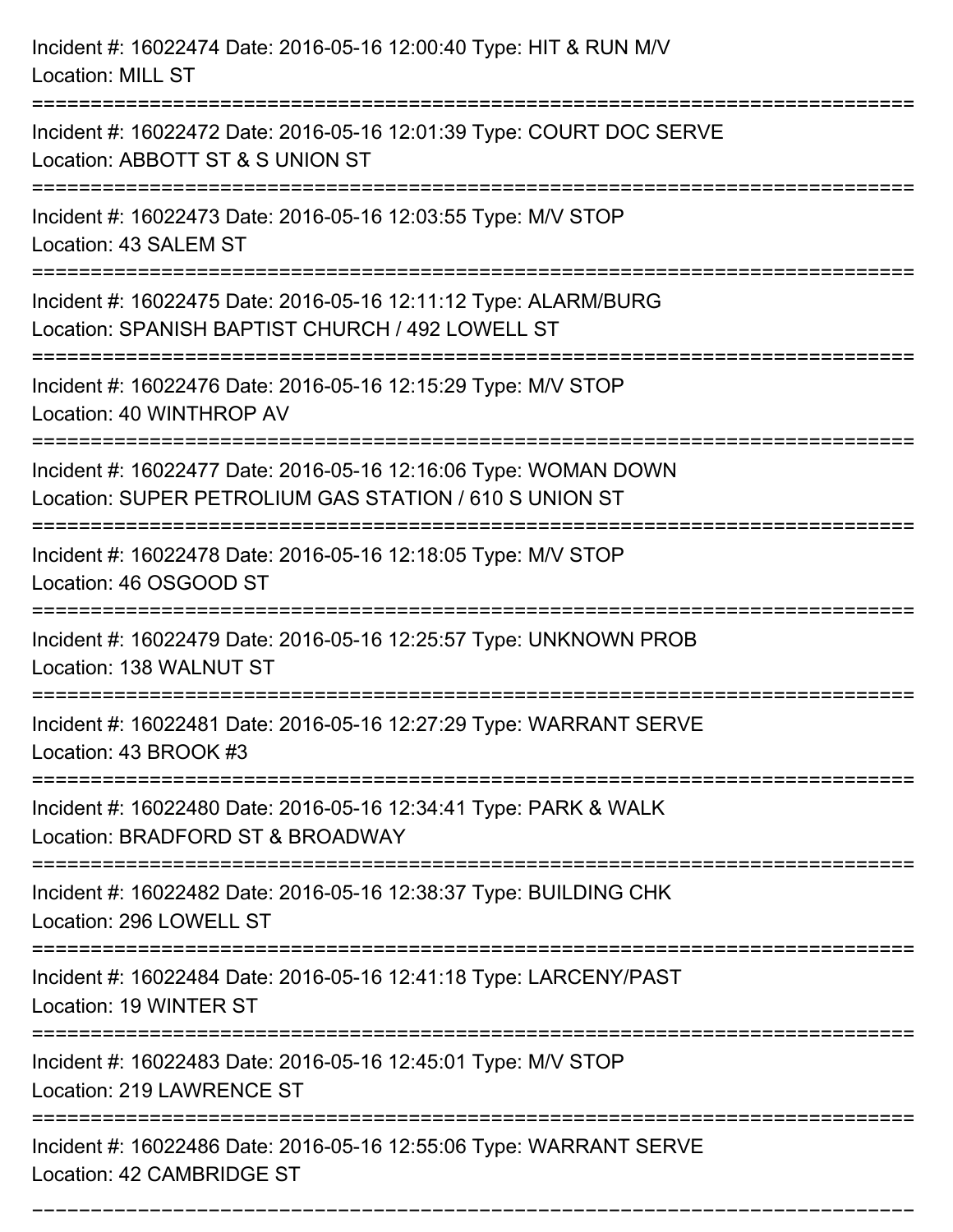| :========================<br>----------------- | Incident #: 16022485 Date: 2016-05-16 12:55:41 Type: M/V STOP<br>Location: ABBOTT ST & PARKER ST<br>------------------- |
|------------------------------------------------|-------------------------------------------------------------------------------------------------------------------------|
|                                                | Incident #: 16022487 Date: 2016-05-16 13:01:36 Type: KEEP PEACE<br>Location: 154 S BROADWAY                             |
|                                                | Incident #: 16022488 Date: 2016-05-16 13:05:33 Type: ASSSIT OTHER PD<br>Location: 99 SUMMER ST                          |
|                                                | Incident #: 16022489 Date: 2016-05-16 13:08:53 Type: DISTURBANCE<br>Location: 101 S BOWDOIN ST                          |
|                                                | Incident #: 16022490 Date: 2016-05-16 13:24:10 Type: HIT & RUN M/V<br>Location: JACKSON ST & SUMMER ST                  |
|                                                | Incident #: 16022491 Date: 2016-05-16 13:33:51 Type: M/V STOP<br>Location: AMESBURY & LOWELL                            |
|                                                | Incident #: 16022494 Date: 2016-05-16 13:37:04 Type: WARRANT SERVE<br>Location: 15 UNION ST                             |
|                                                | Incident #: 16022492 Date: 2016-05-16 13:37:39 Type: M/V STOP<br>Location: BROADWAY & TREMONT                           |
|                                                | Incident #: 16022493 Date: 2016-05-16 13:38:22 Type: 209A/SERVE<br>Location: 12 LEROY AV                                |
|                                                | Incident #: 16022496 Date: 2016-05-16 13:40:37 Type: THREATS<br>Location: MARKET & S UNION                              |
|                                                | Incident #: 16022495 Date: 2016-05-16 13:40:49 Type: MEDIC SUPPORT<br>Location: 101 S BOWDOIN ST                        |
|                                                | Incident #: 16022497 Date: 2016-05-16 13:45:56 Type: M/V STOP<br>Location: BRADFORD ST & BROADWAY                       |
|                                                | Incident #: 16022498 Date: 2016-05-16 13:46:47 Type: 209A/SERVE<br>Location: 37 BROOK ST                                |
|                                                | Incident #: 16022499 Date: 2016-05-16 13:53:43 Type: 209A/SERVE<br>Location: 32 CHESTNUT ST                             |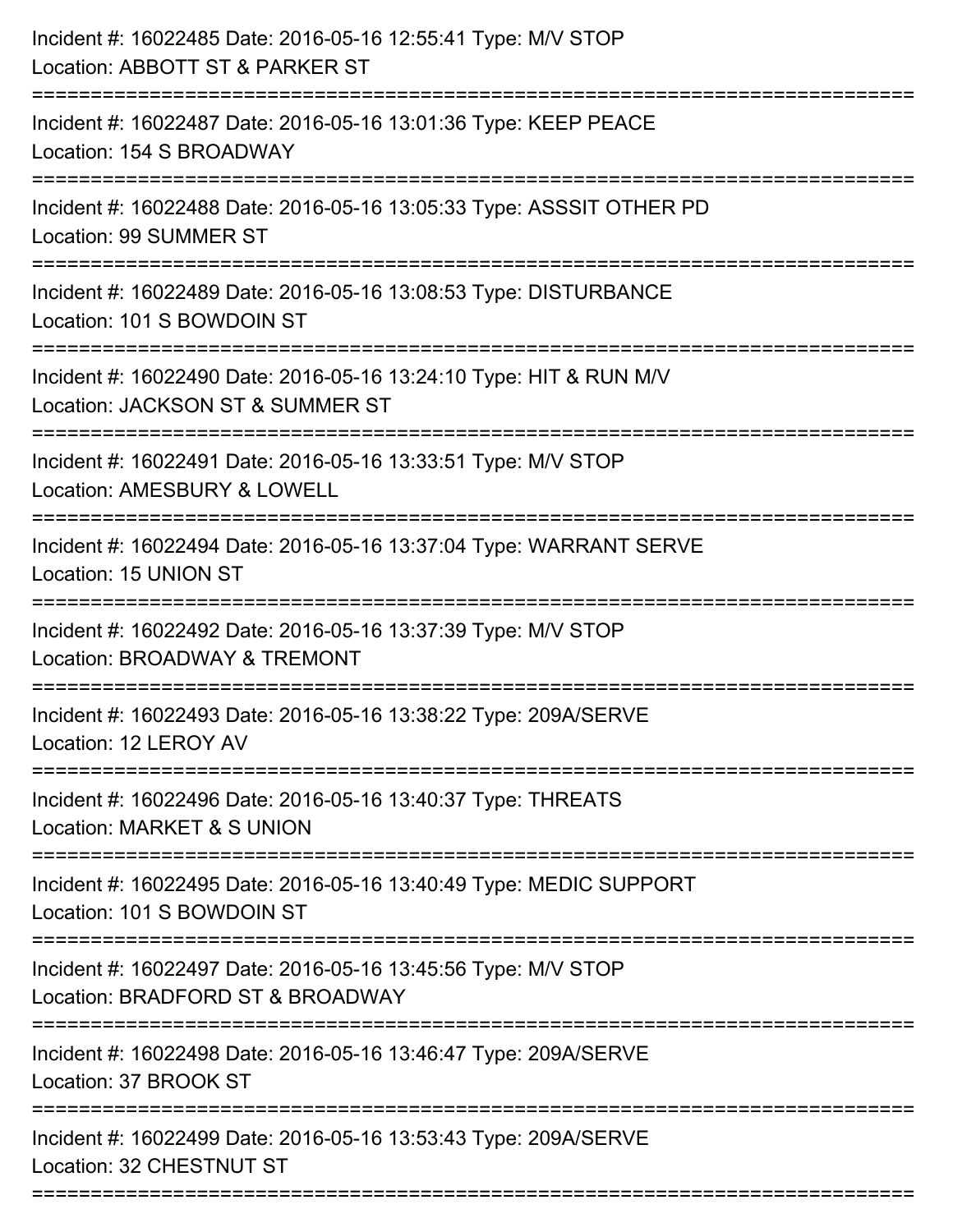Location: 372 S UNION ST

| Incident #: 16022501 Date: 2016-05-16 14:07:00 Type: M/V STOP<br>Location: JACKSON ST & PARK ST                      |
|----------------------------------------------------------------------------------------------------------------------|
| Incident #: 16022502 Date: 2016-05-16 14:12:03 Type: 209A/SERVE<br>Location: 80 BOWDOIN ST                           |
| Incident #: 16022503 Date: 2016-05-16 14:27:44 Type: 209A/SERVE<br><b>Location: CENTRAL BRIDGE</b>                   |
| Incident #: 16022504 Date: 2016-05-16 14:36:17 Type: TRESPASSING<br>Location: 205 BROADWAY                           |
| Incident #: 16022505 Date: 2016-05-16 14:37:54 Type: M/V STOP<br>Location: HAVERHILL ST & JACKSON ST                 |
| Incident #: 16022506 Date: 2016-05-16 14:40:30 Type: AUTO ACC/PI<br>Location: 186 MT VERNON ST                       |
| Incident #: 16022507 Date: 2016-05-16 14:44:04 Type: PARK & WALK<br>Location: BRADFORD ST & BROADWAY                 |
| Incident #: 16022508 Date: 2016-05-16 14:44:49 Type: THREATS<br>Location: MARKET ST & S UNION ST                     |
| Incident #: 16022509 Date: 2016-05-16 14:54:59 Type: AUTO ACC/NO PI<br>Location: N PARISH RD & OSGOOD ST             |
| Incident #: 16022510 Date: 2016-05-16 15:00:53 Type: UNWANTEDGUEST<br>Location: DREAM TEAM BARBERSHOP / 208 BROADWAY |
| Incident #: 16022511 Date: 2016-05-16 15:05:42 Type: MV/BLOCKING<br>Location: CRAWFORD ST & N PARISH RD              |
| Incident #: 16022512 Date: 2016-05-16 15:11:41 Type: AUTO ACC/NO PI<br>Location: MARKET ST & PARKER ST               |
| Incident #: 16022513 Date: 2016-05-16 15:12:21 Type: M/V STOP<br>Location: ANDOVER ST & BROOKFIELD ST                |
|                                                                                                                      |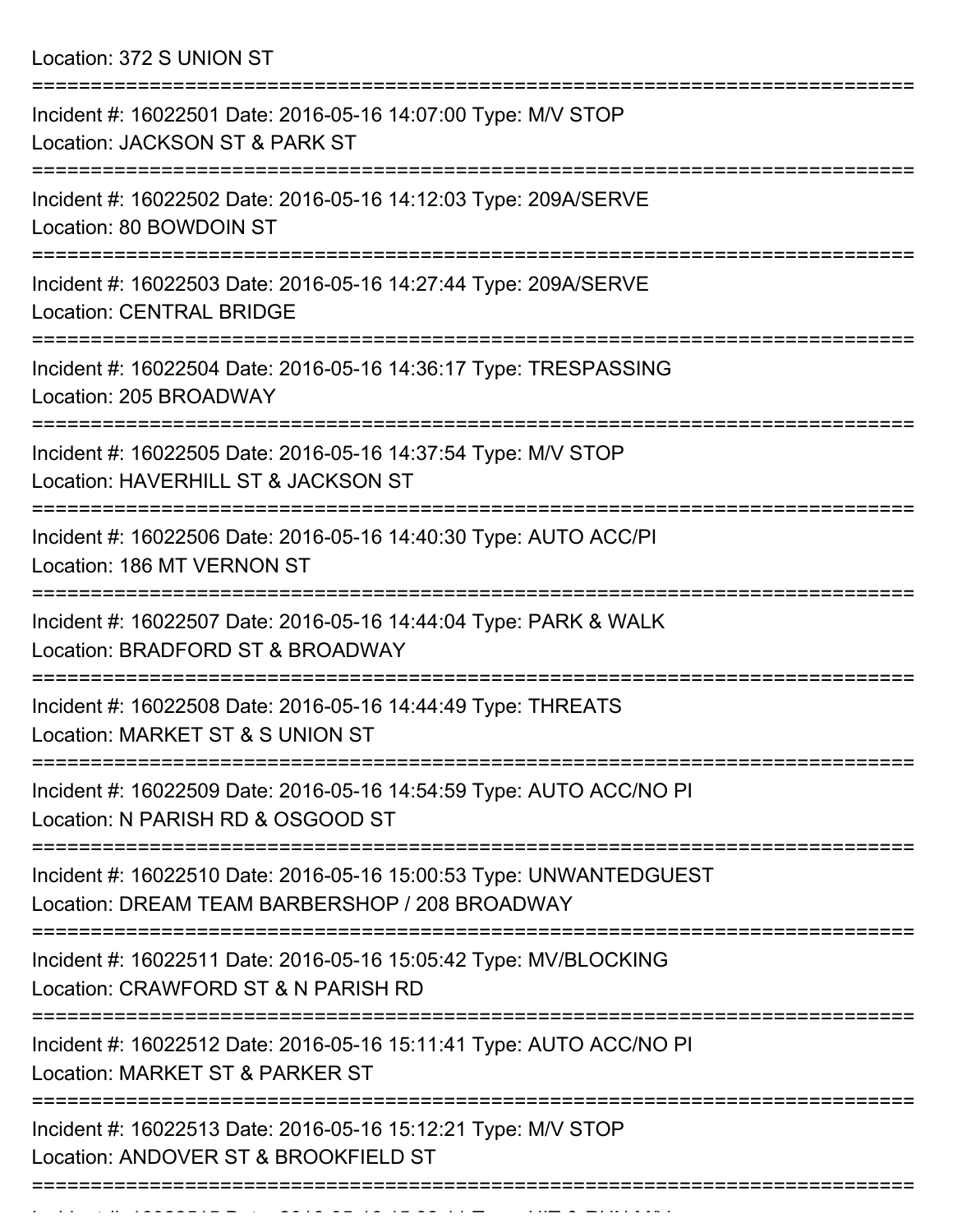Location: 27 KENDRICK ST

| Incident #: 16022514 Date: 2016-05-16 15:32:41 Type: ANIMAL COMPL<br>Location: 17 BROOK ST FL 1ST     |
|-------------------------------------------------------------------------------------------------------|
| Incident #: 16022517 Date: 2016-05-16 15:32:45 Type: LOST PROPERTY<br>Location: 9 WINSLOW PL FL 2     |
| Incident #: 16022516 Date: 2016-05-16 15:33:33 Type: M/V STOP<br>Location: MERRIMACK ST & S UNION ST  |
| Incident #: 16022518 Date: 2016-05-16 15:35:18 Type: GENERAL SERV<br>Location: 295 LOWELL ST          |
| Incident #: 16022519 Date: 2016-05-16 15:36:37 Type: UNKNOWN PROB<br>Location: 473 ESSEX ST #APT30    |
| Incident #: 16022521 Date: 2016-05-16 15:38:43 Type: HIT & RUN M/V<br><b>Location: SUMMER ST</b>      |
| Incident #: 16022520 Date: 2016-05-16 15:40:04 Type: AUTO ACC/NO PI<br>Location: 2 SAXONIA AV         |
| Incident #: 16022522 Date: 2016-05-16 15:43:10 Type: MV/BLOCKING<br>Location: SALEM ST & SHAWSHEEN RD |
| Incident #: 16022523 Date: 2016-05-16 15:50:25 Type: WIRE DOWN<br>Location: 84 BUTLER ST              |
| Incident #: 16022524 Date: 2016-05-16 15:52:32 Type: CK WELL BEING<br>Location: 12 DRACUT ST          |
| Incident #: 16022525 Date: 2016-05-16 16:15:31 Type: AUTO ACC/NO PI<br>Location: 75 WATER ST          |
| Incident #: 16022526 Date: 2016-05-16 16:31:53 Type: ANIMAL COMPL<br>Location: 100 MARKET ST          |
| Incident #: 16022527 Date: 2016-05-16 16:35:05 Type: SUS PERS/MV<br>Location: 515 HAMPSHIRE ST FL 3RD |
|                                                                                                       |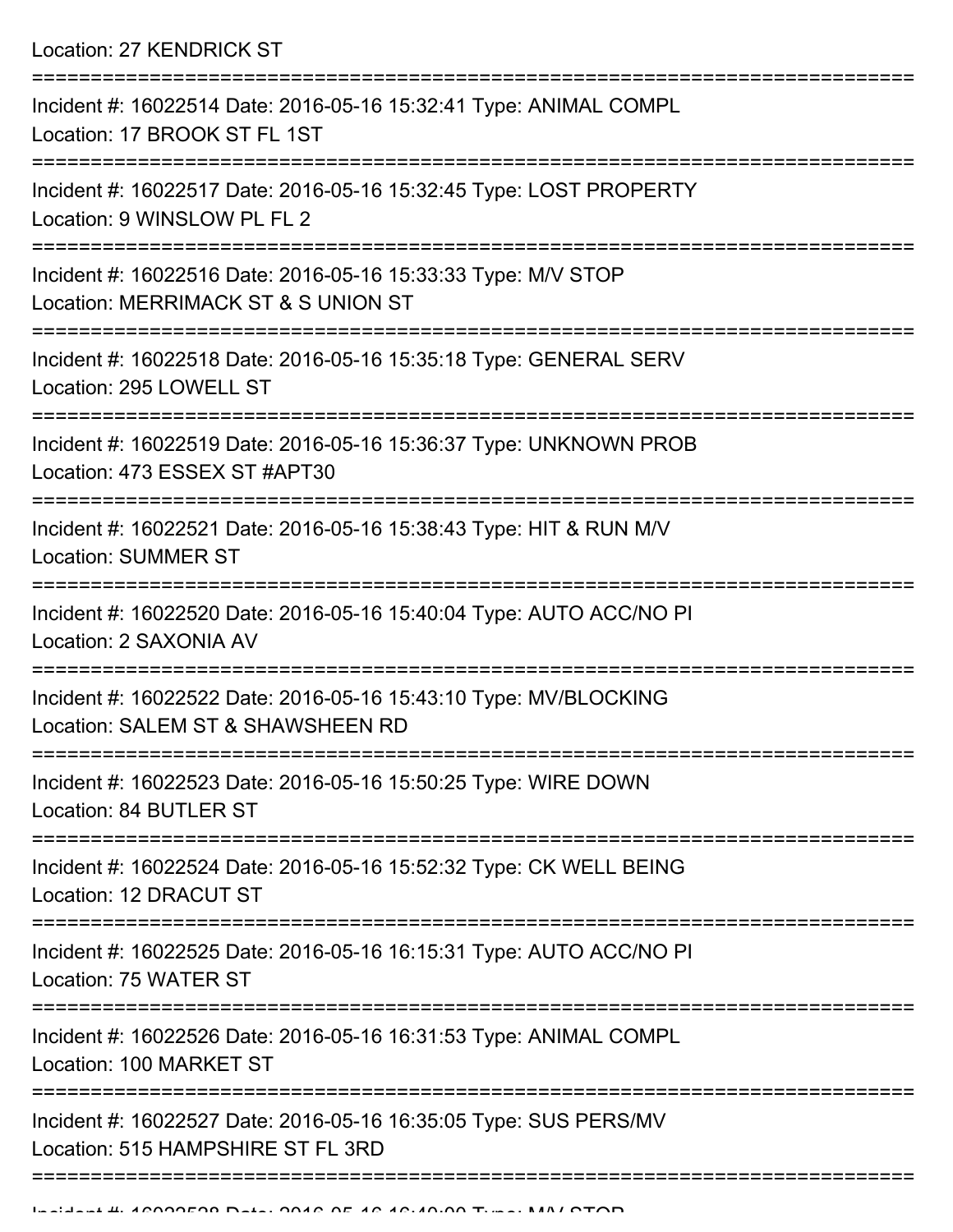| <b>Location: 211 MERRIMACK ST</b>                                                                                                        |
|------------------------------------------------------------------------------------------------------------------------------------------|
| Incident #: 16022529 Date: 2016-05-16 16:46:38 Type: A&B PAST<br>Location: 321 LAWRENCE ST                                               |
| Incident #: 16022530 Date: 2016-05-16 17:02:05 Type: TRESPASSING<br>Location: 206 BROADWAY                                               |
| Incident #: 16022532 Date: 2016-05-16 17:14:33 Type: MAL DAMAGE<br>Location: 44 CHESTER ST #B                                            |
| Incident #: 16022531 Date: 2016-05-16 17:15:29 Type: M/V STOP<br>Location: BROADWAY & LOWELL ST<br>. _ _ _ _ _ _ _ _ _ _ _ _ _ _ _ _ _ _ |
| Incident #: 16022533 Date: 2016-05-16 17:31:50 Type: SUS PERS/MV<br>Location: 15 MEDFORD ST                                              |
| Incident #: 16022534 Date: 2016-05-16 17:36:29 Type: INVEST CONT<br>Location: LAWRENCE BOYS + GIRLS CLUB / 136 WATER ST                  |
| Incident #: 16022535 Date: 2016-05-16 17:39:27 Type: SUS PERS/MV<br><b>Location: DAVIS ST</b>                                            |
| Incident #: 16022536 Date: 2016-05-16 17:56:22 Type: ALARM/HOLD<br>Location: LA CARIBENA MULTISERVICE / 53 BERKELEY ST                   |
| Incident #: 16022537 Date: 2016-05-16 17:57:27 Type: 911 HANG UP<br>Location: 64 OSGOOD ST FL 2                                          |
| Incident #: 16022538 Date: 2016-05-16 18:06:24 Type: M/V STOP<br>Location: ALDER ST & HAMPSHIRE ST                                       |
| Incident #: 16022539 Date: 2016-05-16 18:07:57 Type: STOL/MV/PAS<br>Location: 60 ISLAND ST                                               |
| Incident #: 16022540 Date: 2016-05-16 18:23:39 Type: M/V STOP<br>Location: ABBOTT ST & PHILLIPS ST                                       |
| Incident #: 16022541 Date: 2016-05-16 18:24:04 Type: M/V STOP<br>Location: COMMON ST & NEWBURY ST                                        |
| Incident #: 16022542 Date: 2016-05-16 18:29:50 Type: COURT DOC SERVE                                                                     |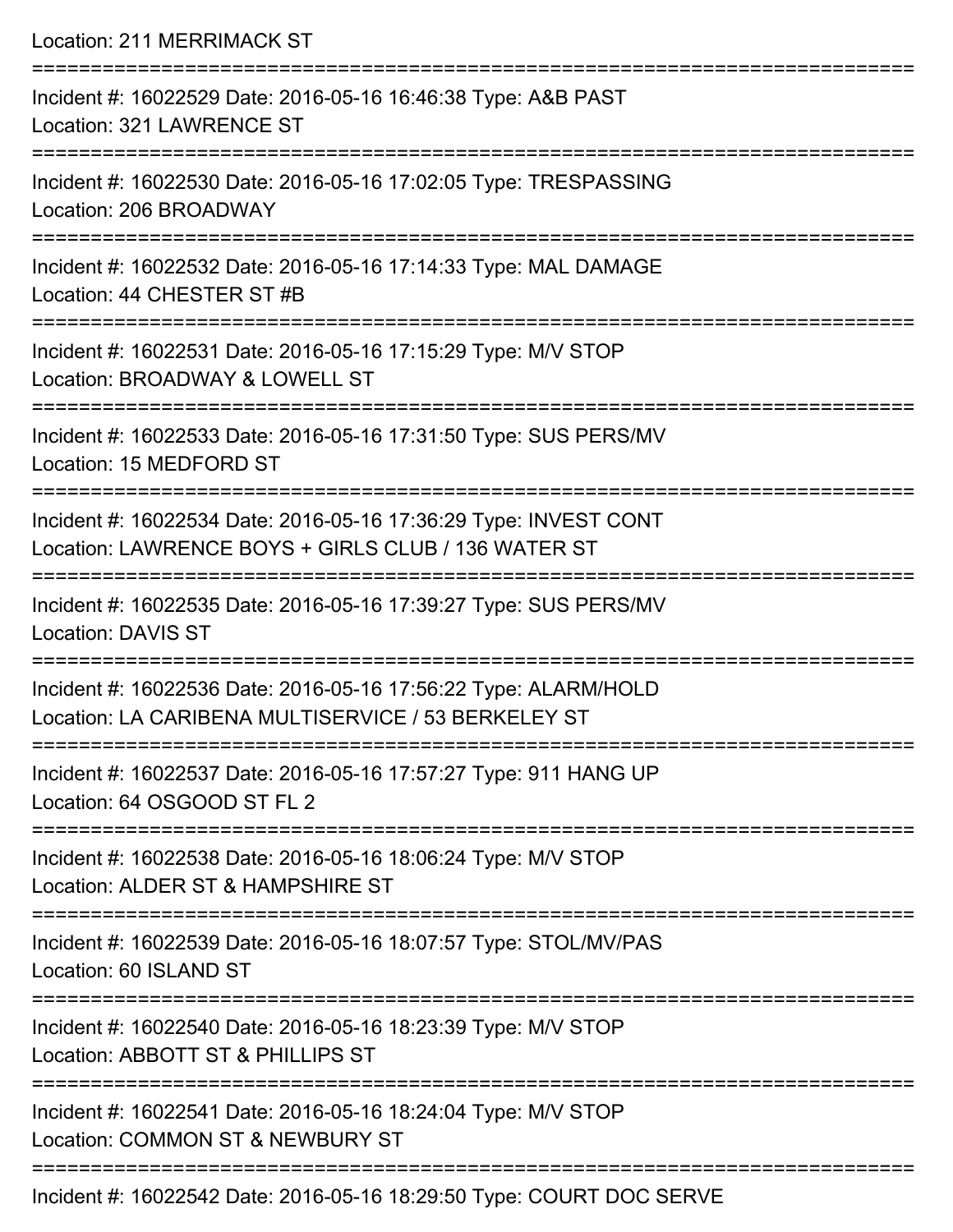| Incident #: 16022543 Date: 2016-05-16 18:41:36 Type: M/V STOP<br>Location: ESSEX ST & HAMPSHIRE ST                                   |
|--------------------------------------------------------------------------------------------------------------------------------------|
| Incident #: 16022544 Date: 2016-05-16 18:43:36 Type: MV/BLOCKING<br>Location: 49 S BOWDOIN ST                                        |
| Incident #: 16022545 Date: 2016-05-16 18:47:00 Type: MISSING PERS<br>Location: 418 HOWARD ST                                         |
| Incident #: 16022546 Date: 2016-05-16 18:53:04 Type: THREATS<br>Location: 37 BROOK ST                                                |
| Incident #: 16022547 Date: 2016-05-16 19:01:13 Type: B&E/MV/PAST<br>Location: 146 EXCHANGE ST<br>=================================== |
| Incident #: 16022548 Date: 2016-05-16 19:05:00 Type: UNWANTEDGUEST<br>Location: 212 BOXFORD ST #RIGHT FL 1                           |
| Incident #: 16022549 Date: 2016-05-16 19:15:18 Type: DISTURBANCE<br>Location: 628 LOWELL ST                                          |
| Incident #: 16022550 Date: 2016-05-16 19:18:22 Type: M/V STOP<br><b>Location: HUSE ST</b>                                            |
| Incident #: 16022551 Date: 2016-05-16 19:24:16 Type: ANIMAL COMPL<br>Location: 9 ENDICOTT ST                                         |
| Incident #: 16022553 Date: 2016-05-16 19:30:12 Type: GENERAL SERV<br>Location: SANTANDER / 296 ESSEX                                 |
| Incident #: 16022552 Date: 2016-05-16 19:30:22 Type: INVEST CONT<br>Location: 68 BROOK ST                                            |
| Incident #: 16022554 Date: 2016-05-16 19:37:47 Type: M/V STOP<br>Location: CAMBRIDGE ST & WINTHROP AV                                |
| Incident #: 16022555 Date: 2016-05-16 19:51:09 Type: ANIMAL COMPL<br>Location: 91 SPRINGFIELD ST                                     |
| Incident #: 16022556 Date: 2016-05-16 20:17:52 Type: SUS PERS/MV                                                                     |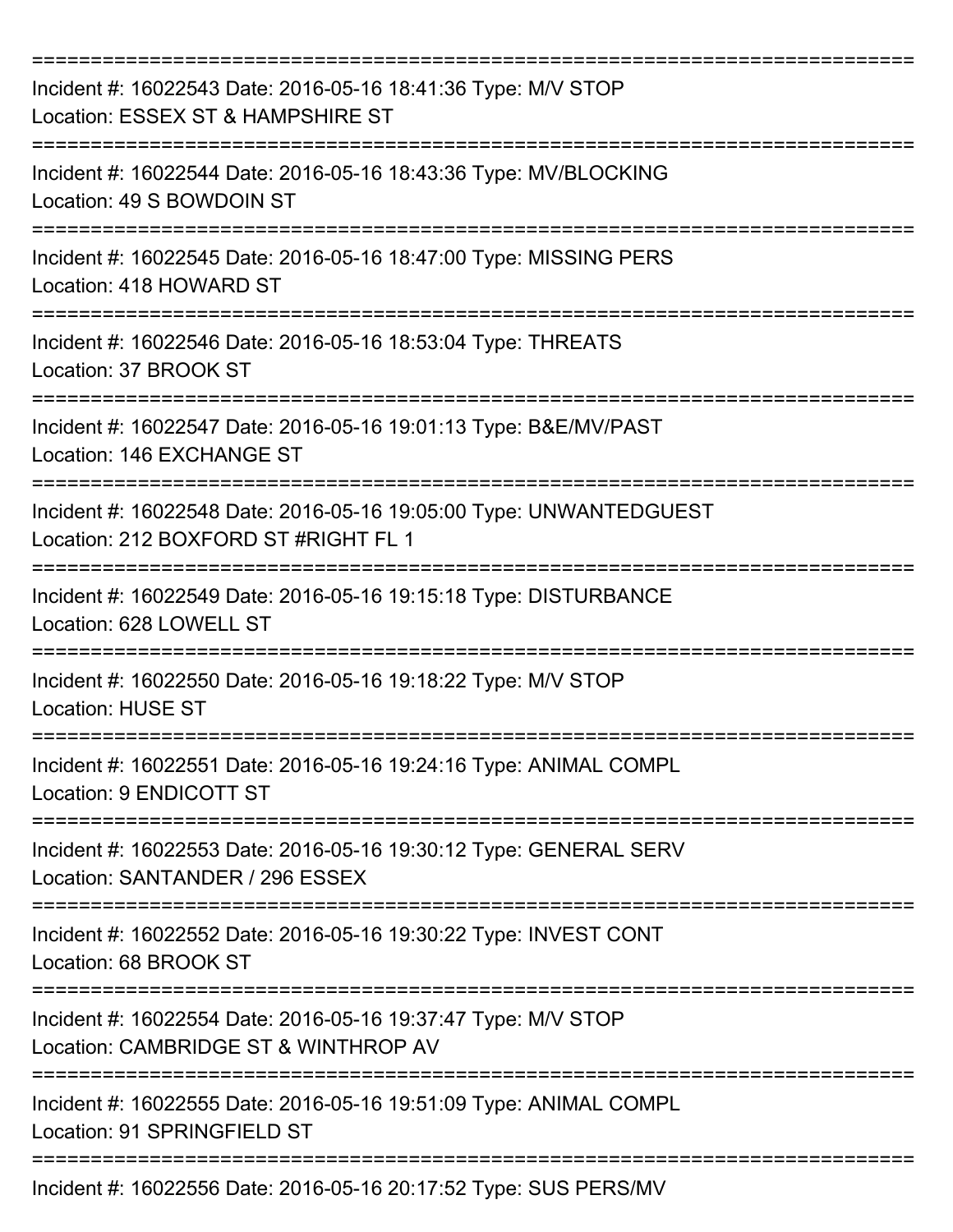| Incident #: 16022557 Date: 2016-05-16 20:25:22 Type: M/V STOP<br>Location: HAVERHILL ST & MAY ST                                 |
|----------------------------------------------------------------------------------------------------------------------------------|
| Incident #: 16022558 Date: 2016-05-16 20:37:20 Type: M/V STOP<br>Location: 575 COMMON ST                                         |
| Incident #: 16022559 Date: 2016-05-16 20:42:20 Type: SHOTS FIRED<br>Location: 306 HOWARD ST                                      |
| Incident #: 16022560 Date: 2016-05-16 20:47:14 Type: AUTO ACC/NO PI<br>Location: HAVERHILL ST & RESERVOIR ST                     |
| Incident #: 16022561 Date: 2016-05-16 21:10:34 Type: FIGHT<br>Location: CROWN FRIED CHICKEN / 205 BROADWAY<br>================== |
| Incident #: 16022562 Date: 2016-05-16 21:24:52 Type: DOMESTIC/PAST<br>Location: 317 LOWELL ST                                    |
| Incident #: 16022563 Date: 2016-05-16 21:28:16 Type: ALARM/BURG<br>Location: GO ONE DOLLAR / 73 WINTHROP AV                      |
| Incident #: 16022564 Date: 2016-05-16 21:32:28 Type: M/V STOP<br>Location: BROADWAY & WATER ST                                   |
| Incident #: 16022565 Date: 2016-05-16 21:36:01 Type: DOMESTIC/PROG<br>Location: LAWRENCE ST & LEXINGTON ST                       |
| Incident #: 16022566 Date: 2016-05-16 21:46:41 Type: WARRANT SERVE<br>Location: 199 BRUCE ST FL 2                                |
| Incident #: 16022567 Date: 2016-05-16 22:03:34 Type: CK WELL BEING<br>Location: 212 PARK ST                                      |
| Incident #: 16022568 Date: 2016-05-16 22:08:15 Type: CK WELL BEING<br>Location: DONOVAN LIQUORS / 175 S BROADWAY                 |
| Incident #: 16022569 Date: 2016-05-16 22:18:18 Type: ASSSIT AMBULANC<br>Location: 434 HAMPSHIRE ST                               |
| Incident #: 16022570 Date: 2016-05-16 22:26:16 Type: DOMESTIC/PAST                                                               |